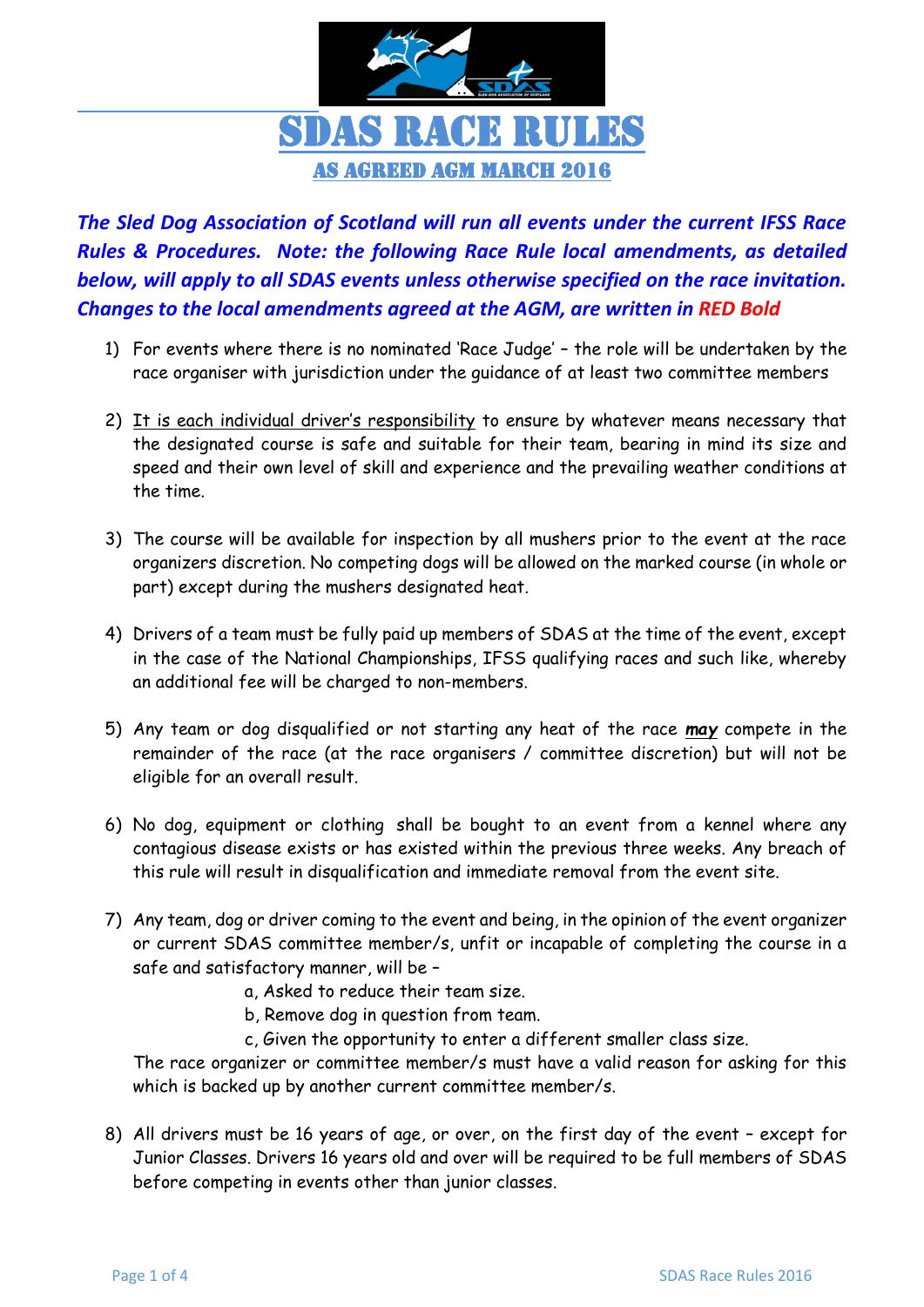

- 9) No Dogs less than twelve months old on the first day of the event will be accepted for entry other than the recreational class.
- 10) Kennel club registered names and number or *Microchip number for Open Sled Dogs* and Date of Birth of dogs must be given on the Dog ID List. It is acceptable to provide a full kennel list without being class specific.
- *11) Dogs which are not KC Registered Sled dog breeds ( as Defined in item 3 of the clubs Objectives within the Constitution and Code of Ethics), wishing to compete at SDAS events, should be micro-chipped as means of identification. SDAS may use a micro-chip scanner to confirm dog identity at events.*
- 12) The responsibility for the condition, safety and suitability of all dogs and equipment rests solely with the Driver and /or Owner.
- 13) All rig / sled teams must have a snub line attached to the gangline between the rear of the team and the point where it is attached to the rig/sled. This snub line must be of a length that is long enough to enable release from a static object (e.g. gate post or tree) by the driver whilst on, and in control of the rig/sled.
- 14) All lines must be free of frays and excess wear.
- 15) Shock absorbers, when utilized, must have a safety line.
- 16) *For DR8 class, rigs must have all wheels braking.*
- 17) No wet acid batteries must be carried.
- 18) Back up lights must be carried during night races.
- 19) Bib Numbers will be provided by the club for each competitor. Bib Number request can be made to the committee for a donation. Competitors can provide their own Bibs so long as number is clearly visible to finish timer.
- 20)Competitors should not wear shoes that could be dangerous for dogs.
- 21) Starting position and time for each team shall be determined by drawing, seeding, or any other method as determined by the individual race organizer.
- 22)The format of the starting times for the second heat (where applicable) will be determined by the finishing times from the first heat with the fastest out first and so on.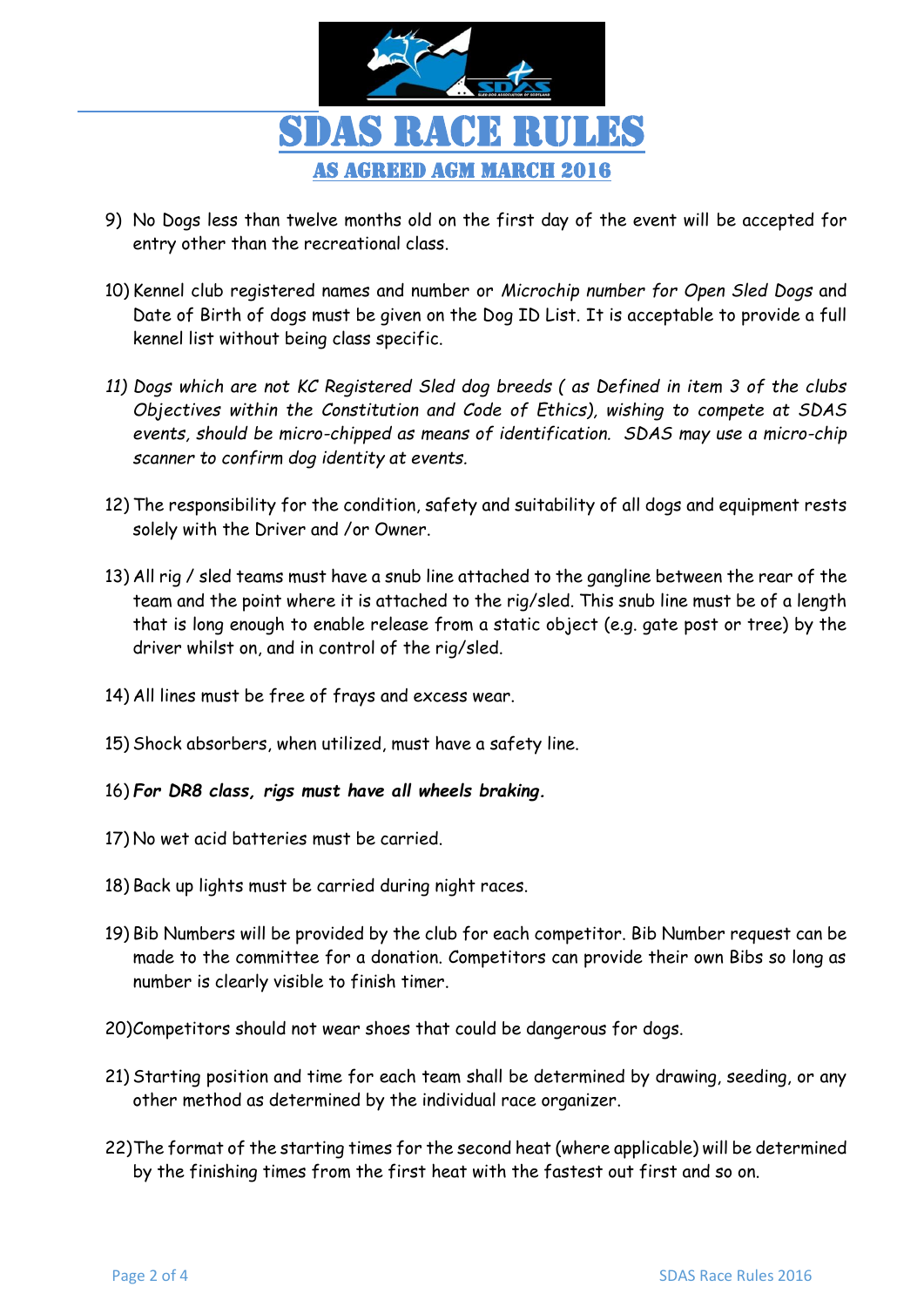

- 23)When the Temperature rises above 10 degrees at any time during the course of the event (when taken in the shade at or near the start line) the event shall be reviewed by the race organiser and may be stopped, or trails shortened where practicable. The race organiser may, however, if he or she feels that the temperature/humidity combination is too high, review the event before this level is reached. Temperatures will be monitored during the course of the race.
- 24)The following classes and junior age categories may be offered at all SDAS events:

DR8 / DR8NB - No more than 8 dogs, no less than 5 (3 or 4 wheeled rigs, must have all wheels braking) **only open to competitors approved by committee majority**

DR6; DR6NB; - No more than 6 dogs, no less than 4

DR4; DR4NB; - No more than 4 dogs, no less than 3

DBM /DBW; DBMNB / DBWNB; – 1 dog Bikejor combined Men / Women

**DBJ – 1 dog Bikejor combined open, nordic & gender juniors 10 – 15yrs (accompanied, for safety, by an adult on a bike behind the junior team).**

DR3; DR3NB; - No more than 3 dogs, no less than 2

DR2; DR2NB; - 2 dog rig

DS2; DS2NB; - 2 dog Scooter

DS1; DS1NB; - 1 dog Scooter

DCM; DCW - 1 dog Canicross Men / Women

**DCMJ; DCWJ - 1 dog Canicross 7 - 15 years Boys / Girls (7 year olds must be accompanied by an adult who is also attached to the dog) .**

DR1J; DR1JNB;– 1 dog rig, 8 – 11 years only

DR2J; DR2JNB;– 2 dog rig, 12 – 15 years only

Recreational, non-timed: canicross; scooter; bikejor; rig: max 8 dogs

- **Open & Registered dog teams will be run separately for the first heat. Subsequent heats will be based on time only for each class, with no separation in the running order for Open and RNB teams.**
- **Freight teams to run in with the RNB (Pure breed) classes.**
- **Class running order will be based on team size and / or speed, but may be subject to some variation to facilitate the smooth running of the event.**